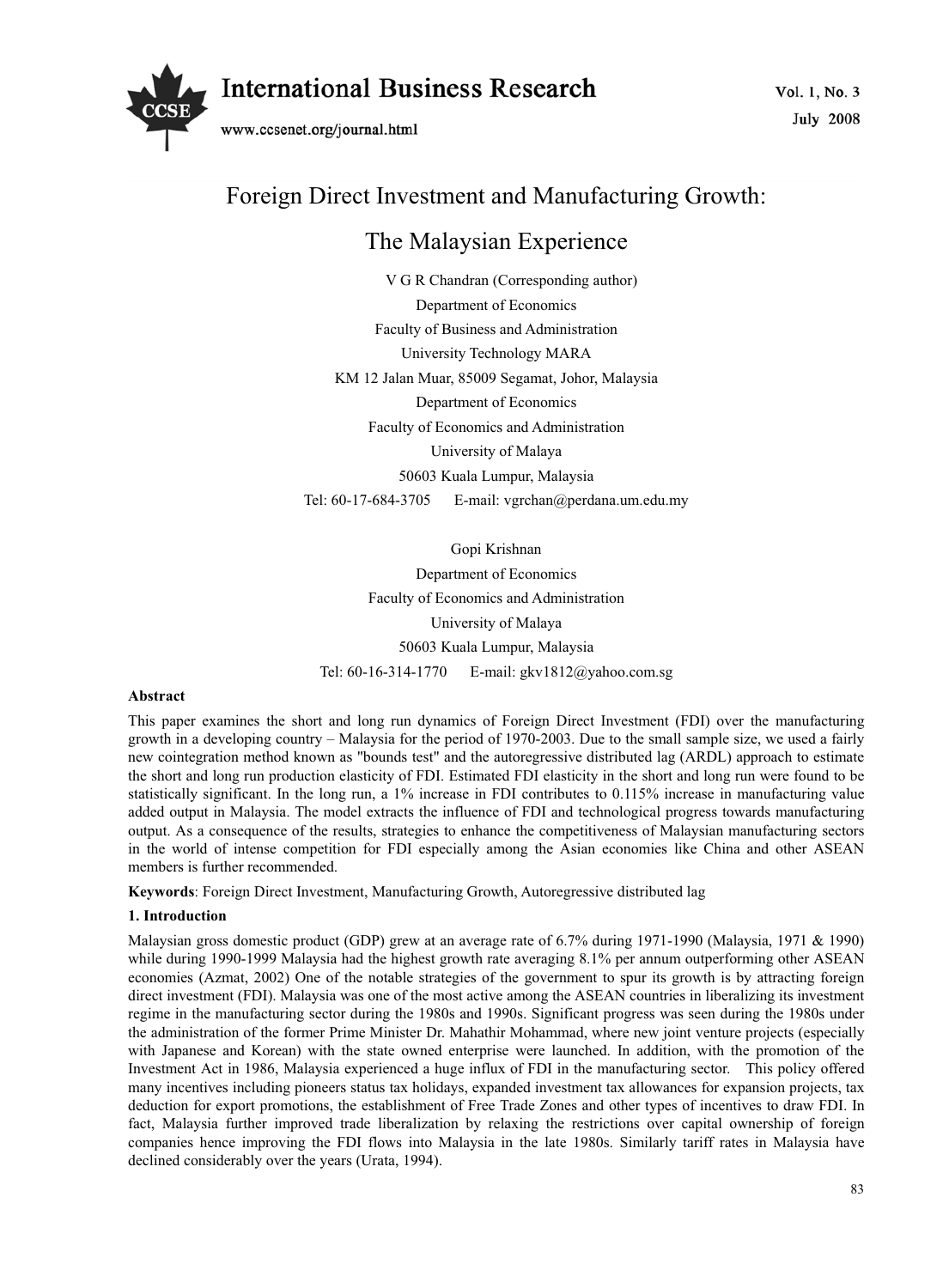It has been noted that Malaysia has emerged as one of the new dynamic Asian economies, which has become more competitive across a broad range of manufactured goods and managed to switch to higher value-added manufacturing products (Wilson, 2000). The outward oriented strategies have somehow progressed well in establishing the manufacturing sectors namely the electronic and electrical sectors. Hence, the success of the Malaysian manufacturing sectors can be partly attributed to its trade and FDI liberalization. Since the late 1970s the manufacturing sector has contributed significantly to the growth of the Malaysian economy. Its contribution to the export earnings accounted for 79% of the total export earning and nearly 33.4% of Malaysia's GDP in 2000 (Ministry of Finance, 2001).

Despite considerable number of studies examining the relationship between FDI and economic growth, it is found that studies emphasizing the impact of FDI on manufacturing sector growth is rather lacking specifically in the Malaysian context. Furthermore, it is more lucid to examine the impact of FDI on manufacturing sectors since huge influx of FDI inflows in Malaysia are directed towards the manufacturing sectors.

This paper further contributes in the following ways. First, we used a more recent time series data to quantify the link between FDI and manufacturing growth by examining the short and long run production elasticity of FDI on manufacturing sector. Second, we used a more robust method known as the "bounds test" to examine the cointegration between the dependent variable namely manufacturing value added output and its determinants. This method has the advantage of dealing with a small number of observations and does not require the regressors to be in the same order of integration. Therefore, serious questions concerning the robustness of the cointegration tests could be limited compared to other studies that used small observation (less than 100), which is extremely sensitive for Johansen's method.

In addition, few of the model specification problems mentioned by Carkovic & Levine (2002), which would lead to inaccurate estimation, were solved by adapting the ARDL model. For instance, this method controls the deficiency of other studies by considering the inclusion of lagged dependent variables in examining the short run dynamics of FDI. On the other hand, specifying the model specifically for the manufacturing sectors of Malaysia would avoid the biasness of the use of cross sectional data which normally leads to the failure to capture the country or firm specific effects (Carkovic & Levine<sup>1</sup>, 2002; Dimelis, 2005). Moreover, the analysis proposed in this paper also makes it possible to explain the long-term dynamics.

Consequently, Malaysia was chosen as the country of choice in our analysis for two reasons. First, Malaysia has successfully moved into the second tier of newly industrialized economies owing to its manufacturing growth via FDI. Likewise, Malaysia has also relied heavily on FDI compared to long-term borrowings (Kiong and Jomo, 2005). Second, significant FDI inflows were evident in the manufacturing sectors especially from Japan, South Korea, US, Singapore and other European countries.

As a whole, this paper contributes to the existing literature by providing new empirical evidence concerning the FDI-led growth hypothesis within the manufacturing sectors. From a policy perspective, the results of this paper may serve as a useful platform to formulate series of new agenda for FDI policies. The rest of the paper is organized as follows. The next section examines the existing literature on FDI, section 3 presents the model specification and preliminary tests while in Section 4 and 5, the data source and empirical results are presented. Finally, section 6 contributes in terms of policy implications and followed by the conclusion.

## **2. Literature Review**

A wide range of literatures is available on the issue of the impact of FDI on economic growth. By employing the production function, these studies use a range of methodologies; e.g. Granger causality test, panel data estimation and error correction model. In this section, we review the most recent studies linking FDI and economic growth.

Marwah and Tavakoli (2004) examined the effect of FDI and imports on economic growth in four ASEAN countries. The elasticity of the estimated production function of FDI was found to be significant in explaining the economic growth of all the four countries. Estimated foreign capital elasticity was found to be 0.086 while import contributed 0.443 to growth in the case of Malaysia. Clearly, they conclude that both FDI and imports had a significant impact on growth.

Recent study by Li and Liu (2005), on the other hand, uses the panel data of 84 countries to investigate the influence of FDI on economic growth. The study found a significant relationship between FDI and economic growth. Additionally, a stronger relationship was extracted when FDI is interacted with human capital. The reason being that stronger human capital poses better absorptive capacities due to the complementary nature of the FDI and human capital, most importantly for the developing countries. Kiong and Jomo (2005), on the other hand, examined the influences of FDI on Malaysian economy. The same conclusion emerged in their study. However, while positive effects of FDI on growth were found, the study cautioned that the net effect of FDI could be limited when FDI affects the domestic saving rate negatively.

In contrast, there have been several studies indicating a negative or no relationship between FDI and growth. Study by Akinlo (2004) that investigated the impact of FDI on economic growth in Nigeria using the ECM showed an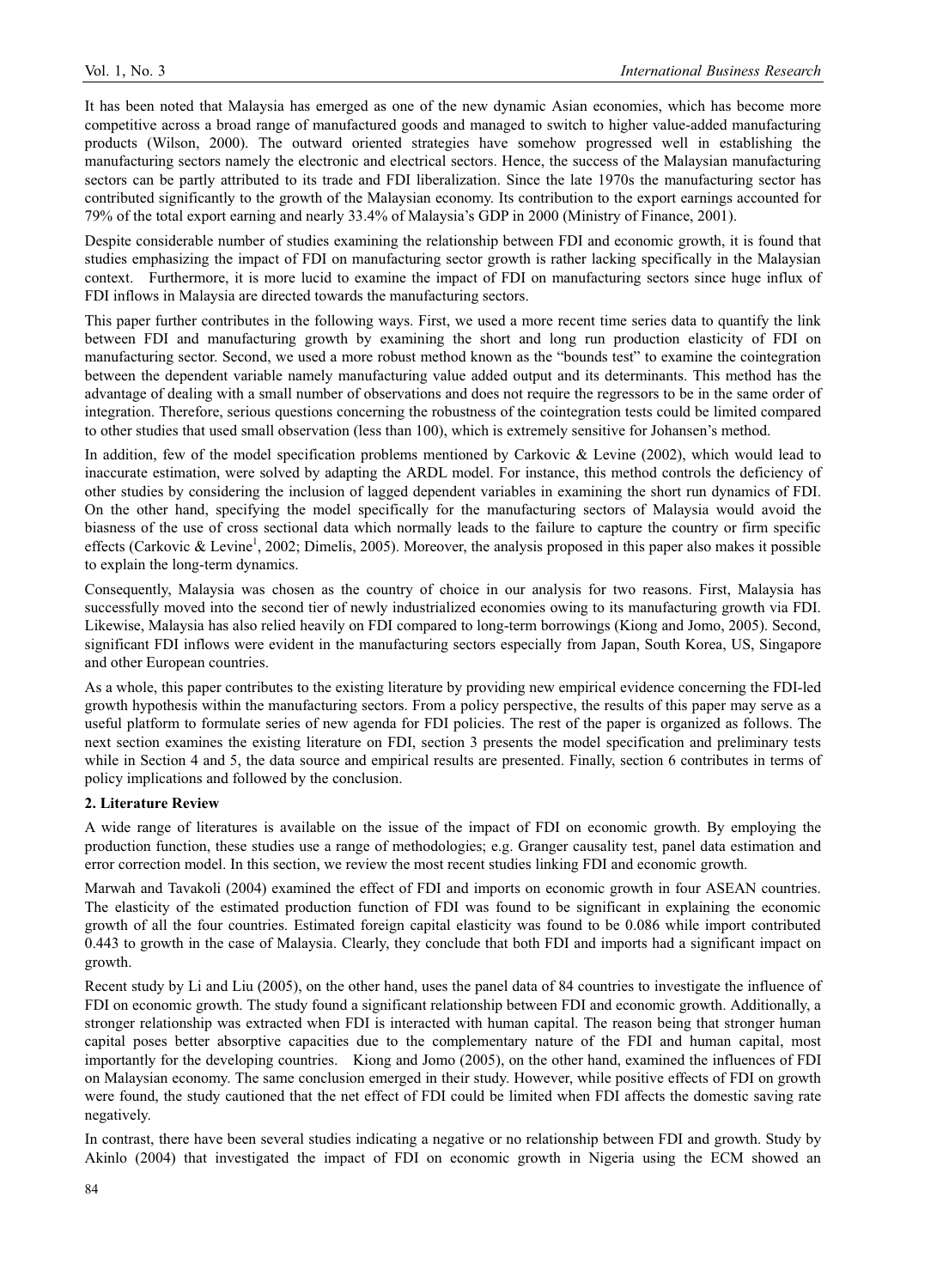insignificant negative influence of FDI on growth. The author further argued that extractive FDI might not extract significant impact on growth compared to the manufacturing FDI. Additionally, FDI may influence growth negatively once there is an evidence of the foreign investors transferring profits, or other investment gains to their home country. Other noteworthy studies examining the influences of FDI employs the Granger causality test (Kholdy, 1995; Nair-Reichert and Weinhold, 2001) but the results vary according to country, method used and time frame under study.

The mixed results concerning the linkages may have been the consequence of using different sample size, methodologies and partly due to the degree of aggregation where most of the studies were relating FDI to total economy activities e.g. to the growth of the nation measured by GDP. Given these limitations, our aim in this paper is to test the FDI led growth hypothesis within the manufacturing sectors, which deem to be more appropriate in the case of Malaysia. Due to the over reliance on FDI in propelling the Malaysian manufacturing sectors, it is expected that FDI would contribute significantly in a positive way.

#### **3. Model Specification**

In this section, we describe the empirical method used to examine the relationship between FDI and the growth of manufacturing sector for Malaysia from 1970 to 2003. We characterized the production function for the manufacturing sector as follows:

$$
VA_t = f(Cap_t, Lab_t, Fdi_t, t)
$$
\n<sup>(1)</sup>

where *VAt* is the manufacturing value added output at period *t*. *Cap*, *Lab*, and *Fdi*, represent fixed capital stocks and labour inputs, and manufacturing foreign direct investments, respectively. The variable *t* in (1) is the linear trend representing the Hicks neutral technical progress. Although, analyzing the influence of other factors such as human capital, and research and development would be interesting, quality and reliable data for manufacturing prove to be the main constraint.

Hence, in writing the above specification, we used the unrestricted intercept and with trend (Case V in Pesaran et al., 2001) and it can be written as an Autoregressive Distributed Lagged, ARDL[p, q, r, s] model such as:

$$
\Delta InVA_{t} = a_{0} + a_{1}t + \sum_{i=1}^{p} b_{1i} \Delta InVA_{t-i} + \sum_{i=0}^{q} b_{2i} \Delta InL_{t-i} + \sum_{i=0}^{r} b_{3i} \Delta InK_{t-i} + \sum_{i=0}^{s} b_{4i} \Delta InFDI_{t-i} + c_{1} InVA_{t-1} + c_{2} InL_{t-1} + c_{3} InFDI_{t-1} + \varepsilon_{t}
$$
\n
$$
(2)
$$

where,  $\Delta$  is the first difference operator and *In* for the natural logarithm of the respective variables.

Using the specification in (2), we can test if *InVA* is co-moving with the regressors. The test is called the 'bounds test' proposed in Pesaran et al. (2001). Mah (2000) indicated that this cointegration test is more reliable compared to Johansen and Juselius (1990), which usually requires larger sample size. Indeed "bound test" to cointegration does not pose a strict classification of regressors to be in the same order. To test the absence of a long run relationship between *InVA* and its determinants we restrict the coefficient of  $c<sub>1</sub>$ ,  $c<sub>2</sub>$ ,  $c<sub>3</sub>$  and  $c<sub>4</sub>$  to be zero against the alternative by conducting a restricted F-test (or Wald test). Hence, the null and alternative hypotheses are as follows:

Ho:  $c_1 = c_2 = c_3 = c_4 = 0$  (no long run relationship between *InVA* and its determinants)

H<sub>1</sub>:  $c_1 \neq 0$ ;  $c_2 \neq 0$ ;  $c_3 \neq 0$ ;  $c_4 \neq 0$  (there is long run relationship between *InVA* and its determinants)

The asymptotic distribution of the test statistics are non-standard regardless of whether the variables are *I (0)* or *I (1)*. For this purpose Pesaran et al. (2001) computed two sets of asymptotic critical values where the first set assumes variables to be *I(0)* and the other as *I(1)* which is known as lower bounds(LCB) and upper bounds (UCB) critical values respectively. Decisions on whether cointegration exists between *InVA* and its regressors are then made based on the following criteria;

Computed F statistics > UCB: Reject the null hypothesis

Computed F statistics < LCB: Fail to reject the null hypothesis

Computed F statistics value between LCB and UCB: Results are inconclusive

Once there is evidence of cointegration it implies that *InVA* and its determinants have a stable long-run relationship. Consequently, in the next step we used the two-step strategy of the ARDL method proposed in Pesaran and Shin (1997) to estimate the long run and short run coefficients (elasticities) for our model. The long run estimation follows the following  $ARDL[p, q, r, s]$  model: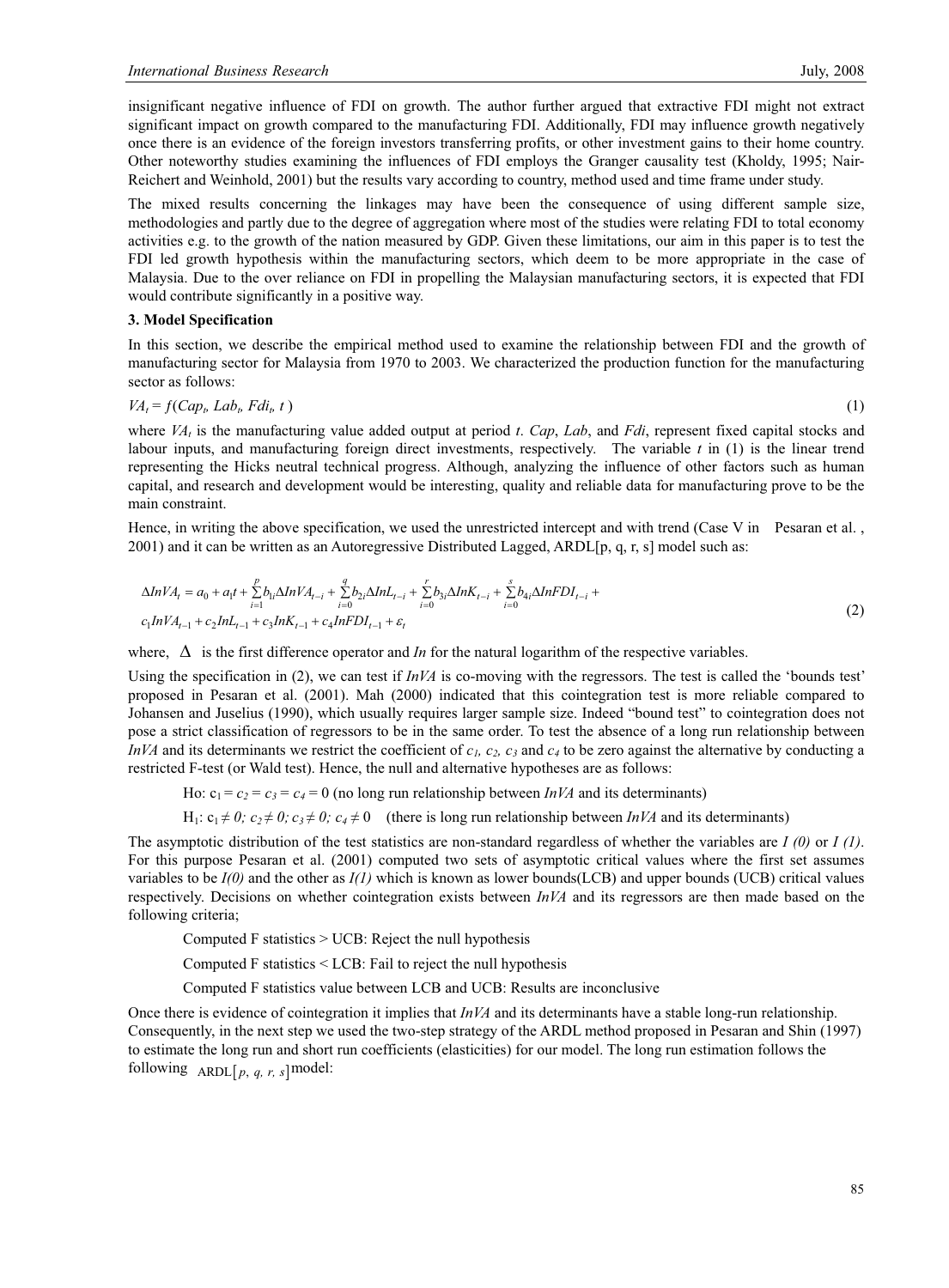$$
InVAt = a0 + a1t + \sum_{i=1}^{p} b_{1i} InVAt-i + \sum_{i=0}^{q} b_{2i} InLt-i + \sum_{i=0}^{r} b_{3i} InKLt-i + \sum_{i=0}^{s} b_{4i} InFDIt-i ++ \mathcal{G}t
$$
 (3)

Constructing an error correction model of the following form derives the short-run elasticities:

$$
\Delta InVA_{i} = a_{0} + a_{1}\Delta t + \sum_{i=1}^{p} b_{1i}\Delta InVA_{i-i} + \sum_{i=0}^{q} b_{2i}\Delta InL_{i-i} + \sum_{i=0}^{r} b_{3i}\Delta InK_{i-i} + \sum_{i=0}^{s} b_{4i}\Delta InFDI_{i-i} +
$$
  
+  $\psi ECM_{i-1} + \omega_{i}$  (4)

Here the *b*'s are the coefficients relating to the short run dynamics of the convergence to equilibrium and  $\psi$  measures the speed of adjustment. To estimate the model we used different lag length. To avoid the loss of degree of freedom the maximum selection of lag does not exceed 3. We used the Akaike Information Criterion (AIC) to choose the appropriate lag length for the ARDL model.

## **4. Data Sources**

In this paper, we used annual data from 1970 to 2003 and the data on manufacturing value added output, fixed capital stocks and number of worker for the manufacturing sector was obtained from various issues of Yearbook of Statistics and Malaysian Economic Statistics-Time Series published by Department of Statistics, Malaysia. Data on FDI was obtained from Malaysian Industrial Development Authority. For capital stocks, we used fixed capital stocks due to data limitation on capital expenditure. For the labor (L) due to limited data series on man-hours, we used number of workers. Value added output, fixed capital stocks and FDI was deflated with manufacturing commodity producer price index respectively. All the data was expressed in logarithm indicating that each of the estimated coefficients represents the elasticity. Past literatures suggested that all the regressors to have a positive relationship with *InVA*. We also examined the order of integration of the variables using both the Augmented Dicky Fuller (ADF) and the Phillip-Perron (PP) unit root test (only PP is reported to conserve space).

#### **5. Empirical Results**

Based on the results in Table 1, it is found that all the variables were to be *random walk,* which was indicated by the non-stationarity of the variables at their levels. The series becomes stationary after the first differences signifying that all series are integrated of order one *I(1).*

Based on bounds test (Table 2), the computed F-statistics exceeds the upper critical values indicating a rejection of the null hypothesis of no cointegration between *InVA* and its determinants. Hence, there is a strong indication that fixed capital stock, labor and FDI serves as the long run forcing variables in explaining the growth of the manufacturing value added output in Malaysia.

Table 3 shows the estimated long-run coefficients for the ARDL model. All the determinants are found to have correct signs. In the long run, fixed capital was found to have a positive impact on the manufacturing value added output, however was not statistically significant. Owing to the data limitation on investment, the use of fixed capital to proxy investment and not capital per se may have contributed to the insignificant results.

On the other hand, labor has a positive and significant impact on manufacturing value added output (significant at the 1% significant level). Manufacturing value added output increase by 0.90% as results of 1% increase in labor. The higher contribution of labor is not surprising given that many of the manufacturing sectors in Malaysia are still labor intensive.

The contribution of FDI towards manufacturing value added output was positive and statistical significant at 1% level. The elasticity is 0.084 indicating that 1% increase in FDI contributed to a 0.084% increase in manufacturing value added output. In terms of technical progress, its contribution was significant but very much lower (only increases manufacturing value added output by 0.046%) that the other determinants. This is acceptable since although Malaysian manufacturing sectors has managed to accumulate capital stocks, over the years it is found that mastery of these technologies are still low among the manufacturing sectors. This may due to the low absorptive capabilities in the manufacturing sectors. Mahadevan (2001, 2002) and Tham (1996, 1997) have also showed the low level of productivity in manufacturing sector using the total factor productivity (TFP) approach.

Table 4 shows the short run dynamics and the adjustment towards the long run equilibrium. The specification suggest a good fit with  $R^2$  of 0.938 suggesting that 94% of variation in manufacturing value added output is explained by the determinants. As a whole the fixed capital, technical progress and FDI have a positive and significant (at 10% and 1% respectively) impact on manufacturing value added output. On the other hand, labor is found to have significant positive effect on manufacturing value added output.

The lagged terms of fixed capital and labor shows a significant negative impact on manufacturing value added. This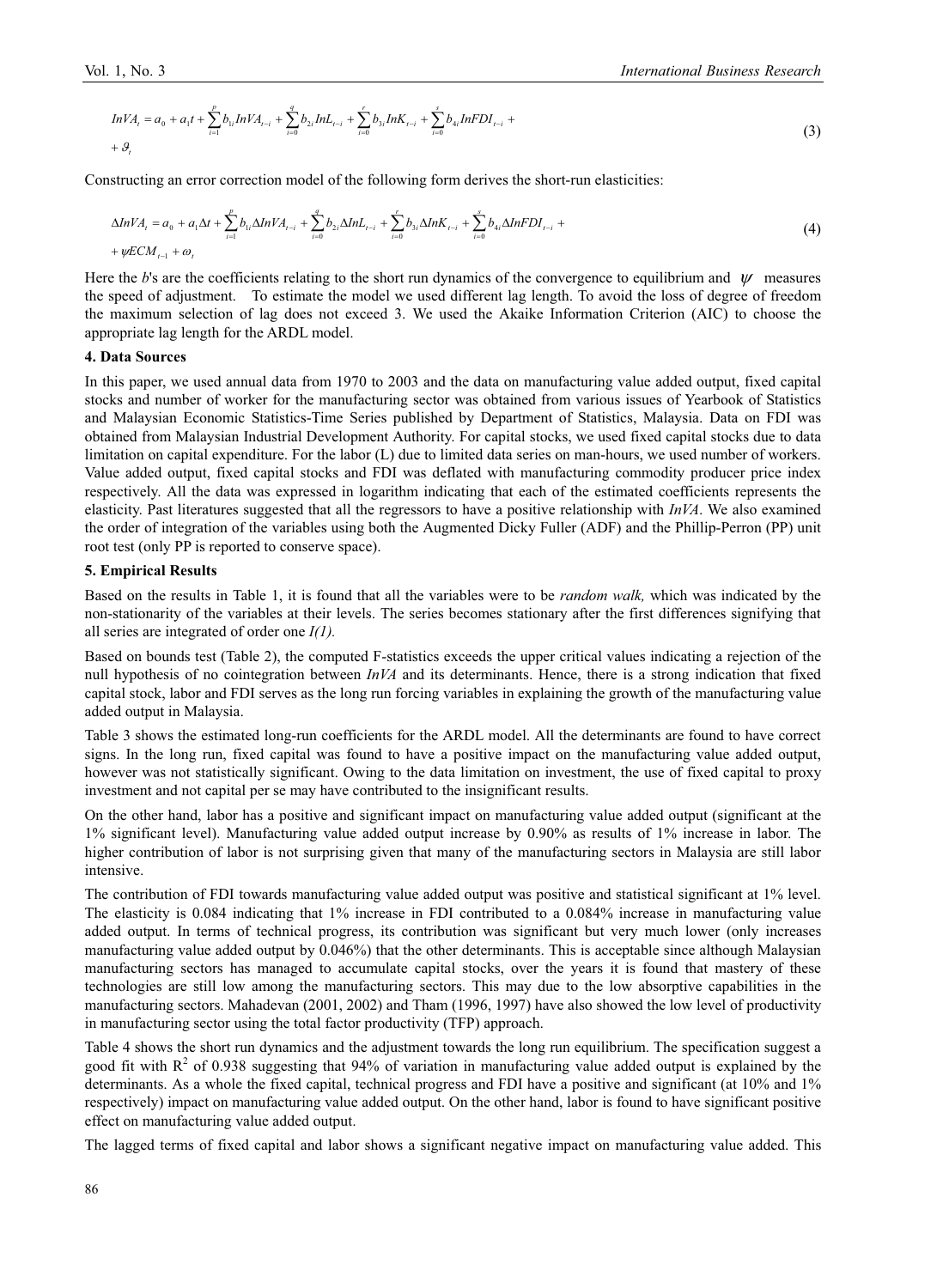means, in the short run, additional capital and workers are not enhancing the manufacturing growth. This may due to the nature of diminishing returns facing the sectors in the short run. Alternatively, lack of skills, lack of mastery of operation as well as management knowledge, low productivity and the like may have contributed to the negative outcomes.

The statistically significance of the error-correction term (ECM) confirms the presence of long run equilibrium between the manufacturing value added output and the regressors namely fixed capital, labor and FDI (also confirms our previous cointegration analysis). It is found that the *ECM* is between 0 and –1 and is statistically significant at the 1% significance level. This implies that, the error correction process converges monotonically to the equilibrium path relatively quickly (0.908%).

## **6. Policy Implications**

On the basis of the empirical analysis (the ARDL approach) it is found that FDI plays an important role in determining the progress of the Malaysian manufacturing firms. Hence, the mobility of FDI could ultimately alter the progress of the manufacturing sectors. Given the increasing trend of modular production systems, the mobility of multinationals operations has increased. For instance, China's cost advantage cum with huge domestic demand had increased the potential of shifting among foreign investors<sup>2</sup>. Indeed, in recent years it was evident that few of the contract manufacturers have shifted their operation from Malaysia to China. Although, the Chinese and Indian markets provide much catalyst for growth, the foreign investors strategies to tap the fast growing Asia Pacific region namely regions near to Malaysia would inevitably bring FDI into Malaysia. With the ready availability of good infrastructure, political stability and moderate overall cost, Malaysia is still attractive for FDI provided that the other potential areas are further developed.

Until now, it is notable that policy concerning FDI liberalization in Malaysia is still tailored towards providing incentives and other forms of aids for the foreign investors. We suggest that the next viable policy direction of Malaysia should focus on providing the needed complementary assets realizing the importance of FDI and labor force in the long run. On the other hand, strategies to enhance the lack of technical progress are further recommended. Hence, the policy recommendation in this section is solely tailored towards enhancing complementary assets in which Malaysia is relatively weak. Three core strategic thrusts in developing the complementary assets is our emphasis.

First, strategic trust should focus on improving productivity and innovative capabilities<sup>3</sup> of the manufacturing sectors. The contribution of technical progress in this paper showed only a marginal significant impact towards the manufacturing sectors. In addition, quality FDI can only be attracted if the host country has the ability to improve the manufacturing outputs through productivity gain rather than depending on the traditional factor of production. Thus, creation of technical and management support centers for the manufacturing sectors especially for the small medium enterprise (SMEs) could provide a catalyst for productivity improvement. These centers can play a key role in assisting manufacturers to develop strategic partnership, product development, accounting and marketing supports.

Although most often, innovation literature follows the neo classical arguments, in a developing country, building innovative capabilities requires the government's intervention. This is due to the lack of private participation in R&D. Owing to the lack of techno-entrepreneurship culture (unlike Singapore) incentives in a form of tax reduction, research grants, sharing R&D facilities between government agencies and the private firms, linking public institutions and manufacturing firms, and strengthening the abilities of science parks and technology incubators is vital. With these strong innovative infrastructures, chances to attract FDI would improve. There is also an urgent need to revise the research grants awarded to the public institutions – Intensification of Research in Priority Areas (IRPA) research grants, industrial grants and university capabilities in supporting the national innovation systems. Due to the low return on investment<sup>4</sup> of IRPA grants, efforts also should be focused on providing seed and commercialization funding. Indeed, venture capitalist activities (e.g. technology brokers) should be further fostered. On the other hand, more efforts should be given in establishing better monitoring systems and selection of grant recipients especially in relation to the industrial grants given to the SMEs. In terms of building universities capabilities, universities need to identify their own nice R&D areas and divert more R&D efforts in developing pool of expertise in those areas. Reluctance of foreign investors to invest is also due to lack of intellectual property right concern. Government's role in increasing awareness in IPR could create confidence among foreign investors to invest in R&D in Malaysia.

Secondly, the heavy reliance on labor among manufacturers as shown by our estimation and to attract more FDI will require the development of strong human capital stocks. To build better human capital stocks, the level of education and skill should be further improved. For instance, due to the development of high tech human capital<sup>5</sup>, many information, communication and technology (ICT) and pharmaceutical transnational corporations (TNCs) were attracted to diversify their R&D activities in India (UNTAD, 2005). On the other hand, with weak science and technology platform (e.g. scientist and engineers, low level of enrollments in S&T fields) compared to China and Singapore would also mean that Malaysia would find itself too difficult to attract quality FDIs. Furthermore, the mismatch between the industrial requirements and the skill level provided by the education institutions need to be further improved. Although, the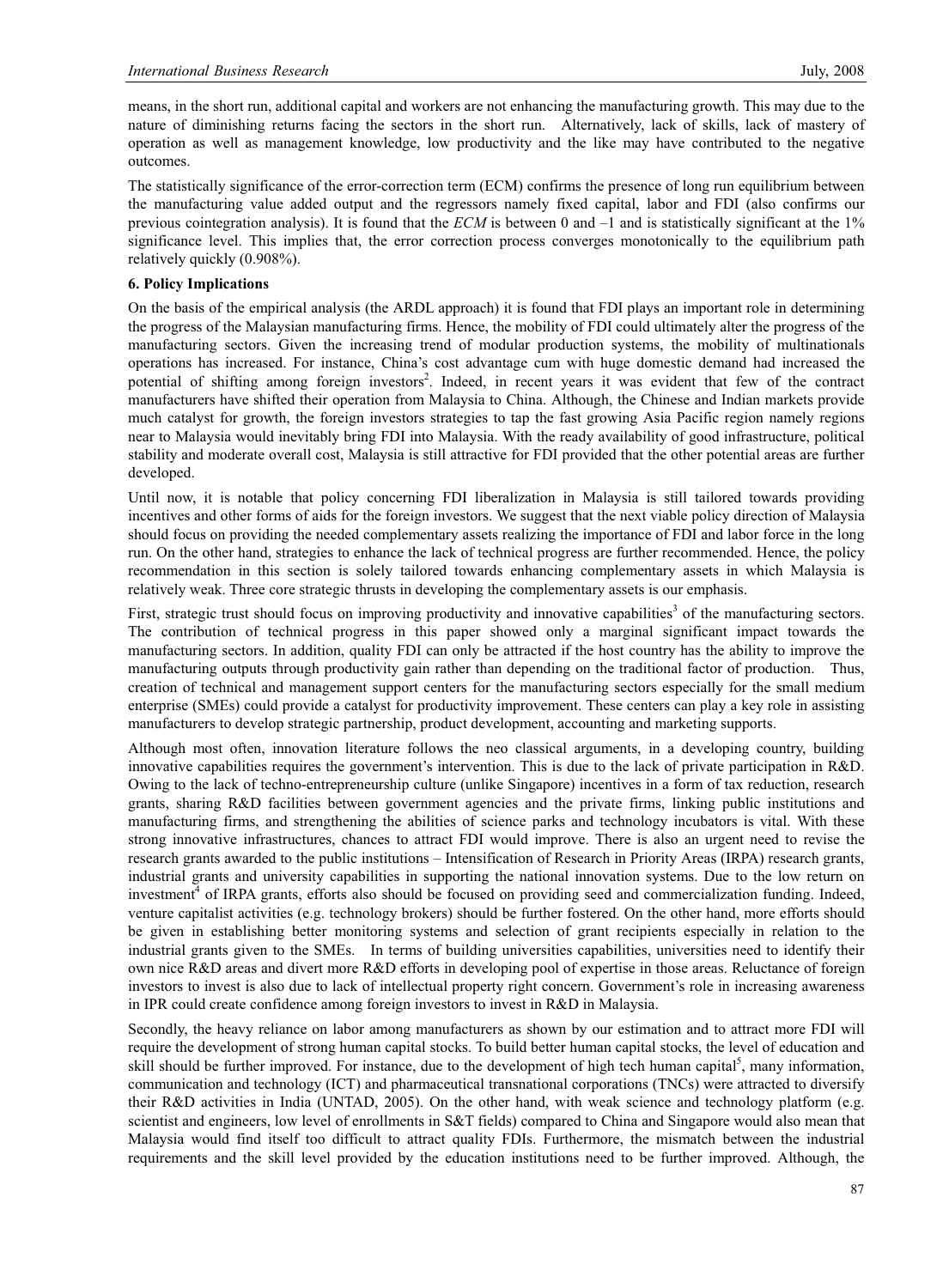government has granted the establishment of many private colleges and universities in an effort to improve the knowledge content of its workers, still it is found that many of these mushrooming institutions are still skewed towards offering business (rather the science and technology which is scared) related programs. In fact, strengthening the education institutions is greatly needed. These supporting institutions would have the potential to further boost the comparative advantage of the manufacturing sectors.

As a whole, we suggest that strategies be focused on improving the coordination efforts between the education institutions and the industrial needs, enhancing the number of available scientist and engineers and provide more science and technology based programs with sufficient practical and industrial training components. Just establishing education institution does not grantee success thus recruiting quality teaching staff and placing right students in the right program is paramount important. Improving the establishment of network of foreign universities affiliation with local institutions is vital.

Third, the capability of local supplier especially those who serve the foreign investors need to be strengthened via network cohesion. Efficiency improvement through network of linkages is important for many manufacturing firms<sup>6</sup>. This strategy is indeed in support with the clustering development approach which emphasized inter-firm and intra firm linkages. Indeed the failure of Proton's supplier in upgrading technology capabilities was due to their under developed inter firm sub-contracting networks. Establishing a strong supply chain via horizontal and vertical integration would mean limiting foreign investors from moving out and encouraging more local content indirectly. Hence, the government needs to emphasize on developing well-built regional cluster areas apart from Penang<sup>7</sup> and Klang Valley. However, this strong linkages can only be established when the foreign investors realize that local suppliers are capable of delivering and fulfilling their needs. A strong social capital e.g. trust should be fostered between foreign investors and the local suppliers. For example, the role of government and trust have enhanced the learning and innovation capabilities among the information hardware industries in Taiwan (Rasiah & Lin, 2005)

#### **7. Conclusion**

The contribution of FDI towards the progress of manufacturing sectors has been examined. The empirical investigation found that FDI has played an important role in stimulating the growth of the manufacturing sectors in Malaysia. In addition, the results showed that labor and technological progress has positively contributed to the growth. As a whole, since FDI have become increasingly important, the policy direction focusing on human capital, improving productivity and innovative capabilities of the manufacturing sectors and strengthening the supporting industries and institutions are proposed. This is turn will promote and make Malaysia as an attractive destination for FDI.

#### **References**

Akinlo, A. E. (2004). Foreign Direct Investment and Growth in Nigeria: An Empirical Investigation, *Journal of Policy Modeling*, 26, 627-39.

Azmat, G. & Michael, D. C. (2002) Services and Economic Growth in ASEAN economics, *ASEAN Economic Bulletin*, 19, 155-169.

Brown, R. L., Durbin J. & Evans J. M. (1975). Techniques for testing the constancy of regression relations over time, *Journal of the Royal Statistics Society B 37*, 149-192.

Carkovic, M. & Levine, R. (2002). Does Foreign Direct Investment Accelerate Economic Growth? [Online] Available: www.worldbank.org/research/conferences/ financial\_globalization/fdi.pdf, ( April 5, 2006).

Dimelis, S. P. (2005). Spillover from FDI and Firm Growth: Technological, Financial and Market Structure Effects, *International Journal of the Economics of Business*, 12, 85-104.

International Institute of Management Development (2006) *IMD World Competitiveness Yearbook 2006*, Switzerland.

Johansen, S. & Juselius, K. (1990). Maximum likelihood estimation and inference on cointegration with application to the demand for money, *Oxford Bulletin of Economics and Statistics*, 52, 169-210.

Kiong W. H. & Jomo, K. S. (2005). Before The Storm: The Impact of Foreign Capital Inflows on The Malaysia Economy, 1966-1996, *Journal of the Asia Pacific Economy*, 10, 56-69.

Knoldy, S. (1995). Causality Between Foreign Direct Investment and Spillover Efficiency, *Applied Economics,* 27, 745-49.

Li X. & Liu, X. (2005). Foreign Direct Investment and Economic Growth: An Increasingly Endogenous Relationship, *World Development*, 33, 393-407.

Mah, J. S. (2000). An Empirical Examination of the Disaggregate Import Demand of Korea – the case information technology products, *Journal of Asian Economics*, 11, 237-44.

Mahadevan, R. (2001). Assessing the output and productivity growth of Malaysia's manufacturing sector, *Journal of*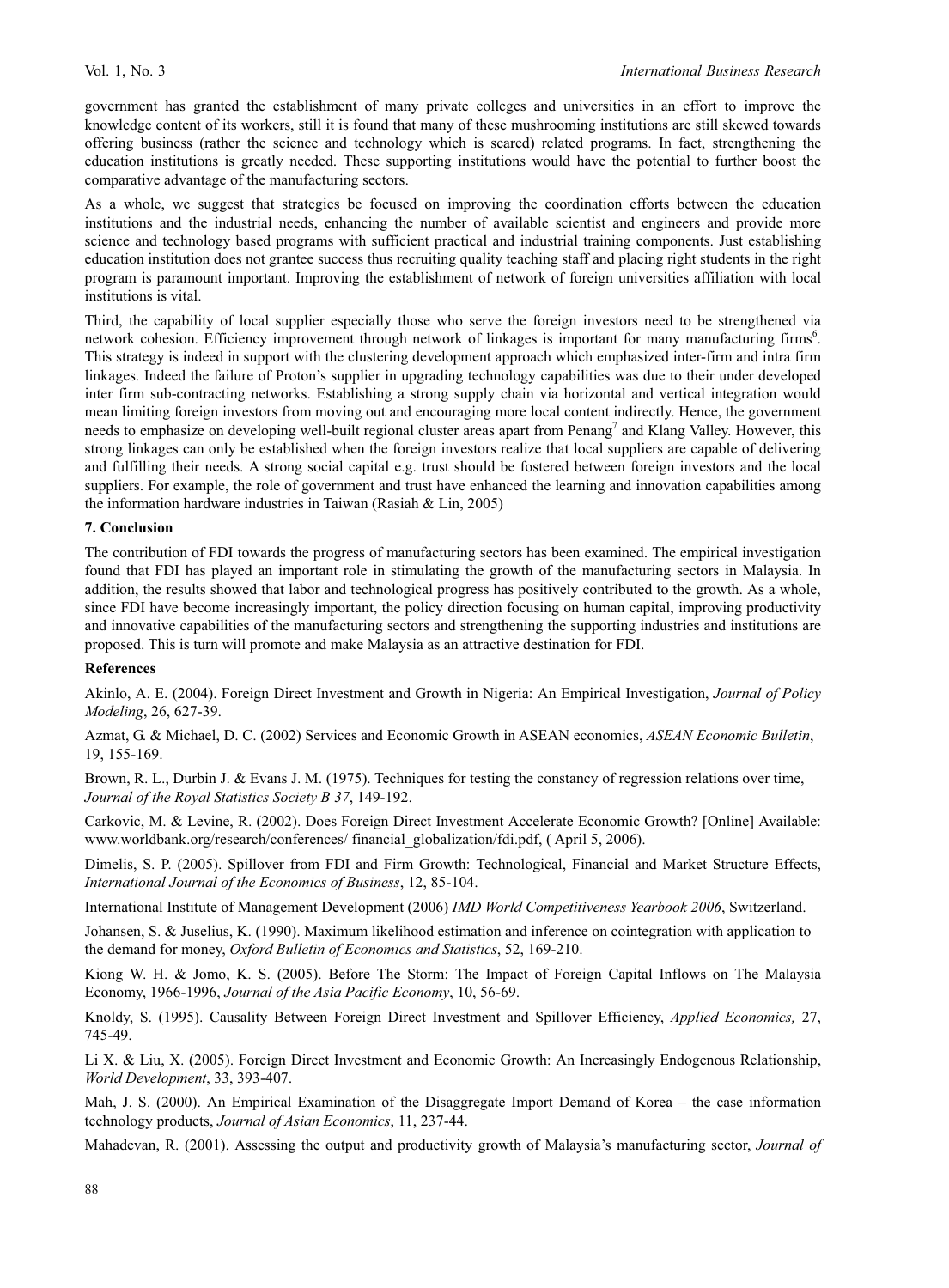*Asian Economics*, 12, 587-97.

Mahadevan, R. (2002). A DEA approach to understanding the productivity growth of Malaysia's manufacturing industries, *Asia Pacific Journal of Management,* 19, 587-600.

Malaysia. (1971). *The First Outline Perspective Plan 1971-1990.* Kuala Lumpur: Government Printer.

Malaysia. (1990). *The Second Outline Perspective Plan 1991-2000.* Kuala Lumpur: Government Printer.

Marwah, K. & Tavakoli, A. (2004). The Effect of Foreign Capital and Imports on Economic Growth Further Evidence From Four Asian Countries (1970-1998), *Journal of Asian Economics*, 15, 399-413.

Ministry of Finance. (2001). *Economic Report 2001/2002*, Percetakan Nasional Malaysia Berhad, Kuala Lumpur.

Nair-Reichert, U. & Weinhold, D. (2001). Causality Tests For Cross-country Panels: A New Look at FDI and Economic Growth in Developing Countries, *Oxford Bulletin of Economic and Statistics*, 363 (2), 153-71.

Pesaran, H. M., Shin, Y. & Smith, R. J. (2001) Bounds Testing Approach to The Analysis of Level Relationship, *Journal of Applied Econometrics*, 16, 289-326.

Pesaran, M.H. & Pesaran B. (1997). *Microfit 4.0: Interactive Econometric Analysis*, Oxford: Oxford University Press.

Rasiah R. & Lin, Y. (2005). Learning and innovation: the role of market, government and trust in the information hardware industry in Taiwan, *International Journal of Technology and Globalisation*, 1, 400-32.

Tham, S. Y. (1996). Productivity and competitiveness of Malaysian manufacturing sector. Paper presented at the national convention of the  $7<sup>th</sup>$  Malaysian plan, Kuala Lumpur Malaysia.

Tham, S. Y. (1997). Determinants of productivity growth in the Malaysian manufacturing sector. *ASEAN Economic Bulletin*, 13, 333-43.

UNCTAD. (2005). *World Investment Report 2005: Transnational Corporations and the Internationalization of R&D*, New York and Geneva, United Nations

Urata, S. (1994). Trade Liberalization and Productivity Growth in Asia: Introduction and Major Findings, *The Developing Economics XXXXII* (4 December), 363-72.

Wilson, P. (2000). The Export Competitiveness of Dynamic Asian Economies 1983-1995, *Journal of Economic Studies*, 27, 541-65.

#### **Notes**

Note 1. See Carkovic & Levine, 2002 for more details.

Note 2. China and India have leapt up the competitiveness ranking from 31 to 19 and 39 to 29, respectively (IMD, 2006).

Note 3. In 2001, innovation capability index of Malaysia (0.467) is still far below that of Singapore (0.748) and Thailand (0.488) (UNTAD, 2005).

Note 4. Level of technological commercialization is still low (5.1%) given the high R&D investment through IRPA grants.

Note 5. It is also true in the case of Singapore, where although cost of operation is relatively high compared to Malaysia, strong presence of knowledge workforce and high innovation capabilities managed to attract FDI.

Note 6. Strong local capabilities can also foster R&D centers to be located in Malaysia. Many of the products were exported to Singapore and re-imported into Malaysia due to lack of local supplier capabilities.

Note 7. Strong intermediary role of Penang Development Corporation has contributed to the synergies created in this cluster.

## **Acknowledgement**

The authors would like to thank Kamala Nathan for his comments and Rahimah for expert research assistantship.